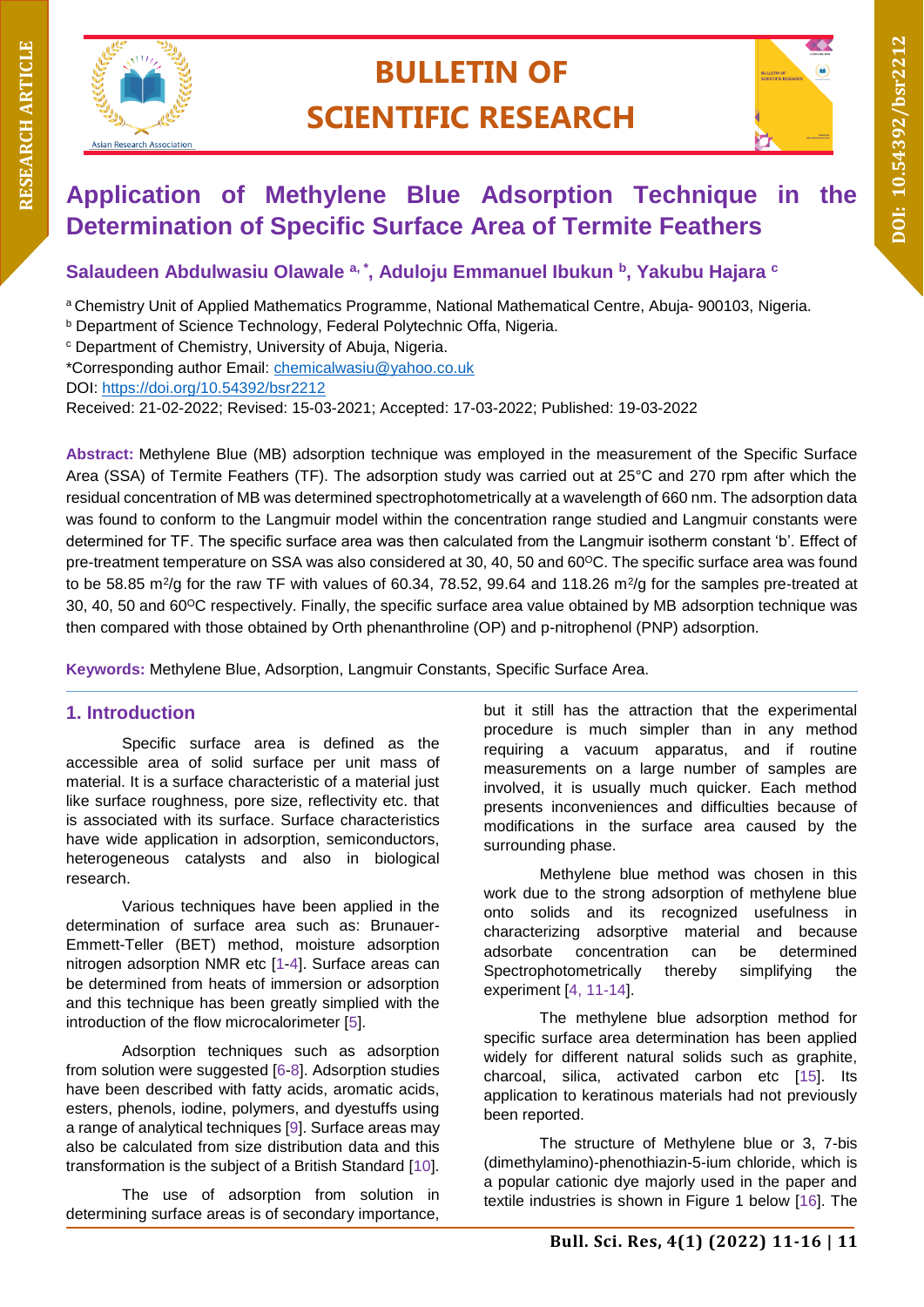dye forms ionic bonds with the substrates owing to its cationic (basic) nature. It has a molecular weight of 373.9 g mol-1 .



**Figure 1:** Structure of Methylene Blue

Keratin belongs to a group of fibrous structural proteins that protects epithelial cells from damage and makes up the outer layer of human skin [17]. It is the major structural component of wool, hair, feathers, horn and nail providing them with the required strength and toughness for masticatory organs, such as the tongue [18]. Keratinous materials sometimes constitute waste materials around us thereby making their use as adsorbent attractive either after pretreatment or in their raw form. Feathers are made up of about 91% keratin, 1.3% fat, and 7.9% water, making them a suitable sorbent for heavy metals removal [17].

From available literature, it was observed that no work has been reported on the specific surface area determination of feathers by methylene blue dye adsorption. This motivated our attempt to determine the specific surface area of TF using this technique and to determine the effect of pre-treatment temperature on the specific surface area of the TF

The Langmuir equation was used to calculate the specific surface area of the adsorbent. The nonlinear form and linear forms are presented in Table 1.

## **2. Materials and Methods**

#### **2.1 Materials**

Termite Feathers (TF) were collected at night

immediately after rainfall, washed several times with distilled water and then left to dry at room temperature. The feathers were cut into smaller sizes using a scissors. The smaller sized feathers were used in the biosorption experiments.

#### **2.2 Chemicals**

All the chemicals used in this work were of analytical grade. Preparation of adsorbate was carried out by preparing 1000 mg/L Methylene Blue stock. Methylene Blue was dried at 110°c for 2 hours before use. 1.127g Methylene blue was dissolved in 1000 ml distilled water. This gives the Methylene stock. 1000 mg/L of Orth phenanthroline and Para nitrophenol stock were also prepared accordingly.

#### **2.3 Batch Adsorption**

The experimental solution was prepared by diluting the stock solution with distilled water to the required concentrations. Batch sorption was carried out at 270 rpm in batch mode and the residual concentration determined at 660nm. A calibration curve was prepared at a  $pH$  of  $7 - 8$  using known concentration of MB.

MB uptake was determined using the equation below:

q (mg/g) = (−)× …………………………… 1

where *C<sup>i</sup>* and *C<sup>f</sup>* are the initial and final concentrations (mmol/L) of MB, *q* is the metal adsorption capacity of adsorbent (mmol/g) at tested operating conditions, *V* is adsorbate solution volume (L) and W is the adsorbent amount (g), respectively.

Similar procedure described above were used for OP and PNP.

| Non linear form                    | <b>Linearized forms</b> |                               |                                                                                           | <b>Plot</b>                      |
|------------------------------------|-------------------------|-------------------------------|-------------------------------------------------------------------------------------------|----------------------------------|
|                                    | <b>Types</b>            | Title                         | <b>Equation</b>                                                                           |                                  |
| $q_e = \frac{Q_{max}bC_e}{1+bC_e}$ |                         | Hanes-Woolf linearization     | $C_e$<br>$\frac{1}{\sqrt{C_e + \frac{1}{Q_{\text{max}}}}}\right)$<br>$q_e$                | $\frac{C_e}{C_e}$ vs $C_e$<br>qe |
|                                    | Ш                       | Lineweaver-Burk linearization | $\left(\frac{1}{Q_{\text{max}}b}\right)\frac{1}{C_e} + \frac{1}{Q_{\text{max}}}$<br>$q_e$ | vs $\frac{1}{C_e}$<br>$q_e$      |
|                                    | Ш                       | Eadie-Hoffsie linearization   | $q_e = \left(\frac{-1}{b}\right)\frac{q_e}{C_e} + Q_{max}$                                | $q_e$ vs $\frac{q_e}{q_e}$       |
|                                    | IV                      | Scratchard linearization      | $\frac{q_e}{C_e} = -bq_e + Q_{max}b$                                                      | $rac{q_e}{c_e}$ vs $q_e$         |

**Table 1.** Nonlinear and linear forms of the Langmuir isotherm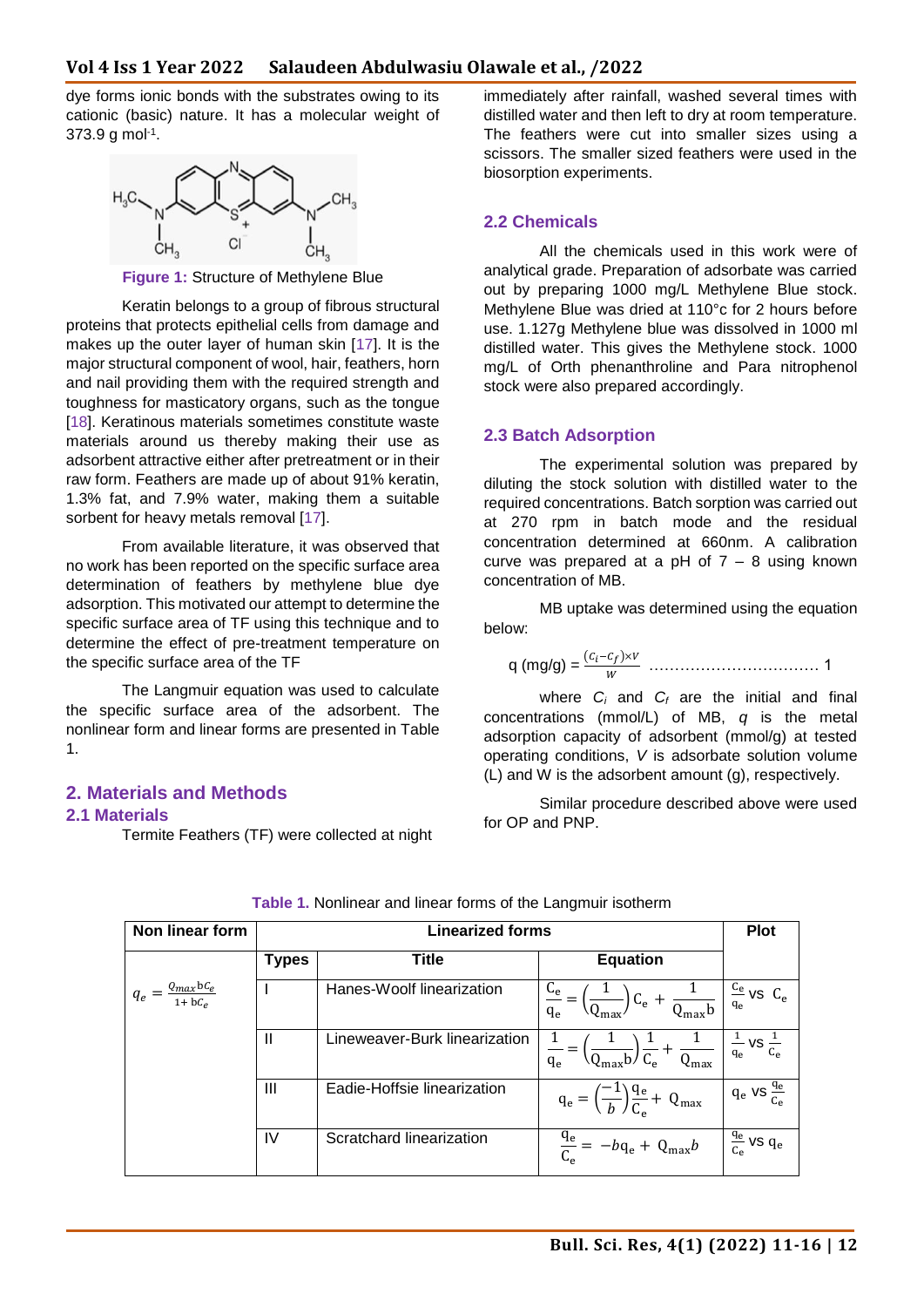### **3. Results and Discussion**

| <b>I ADIC 2.</b> FIIYSICUCHEINICAI ANALYSIS UI JUIDENI |               |  |
|--------------------------------------------------------|---------------|--|
| <b>Parameters</b>                                      | <b>Values</b> |  |
| pН                                                     | 8.40          |  |
| Moisture (%)                                           | 6.97          |  |
| Loss of mass (%)                                       | 86.60         |  |
| Bulk density $(g/cm3)$                                 | 0.0132        |  |
|                                                        |               |  |







| <b>Dye</b> | Qmax (mmol/g) | b    | Rι      | $R^2$  |
|------------|---------------|------|---------|--------|
| MВ         | 0.0752        | 1.70 | 0.00649 | 0.9956 |
| OΡ         | 0.0247        | 4.40 | 0.00252 | 0.9875 |
| <b>PNP</b> | 0.0194        | 7.86 | 0.00141 | 0.9992 |

#### **Table 3.** Langmuir constants

|  | Table 4. Specific surface area of TF |  |  |  |
|--|--------------------------------------|--|--|--|
|--|--------------------------------------|--|--|--|

| <b>Dye</b> | $SSA(m^2/g)$ |
|------------|--------------|
| MВ         | 58.85        |
| ∩P         | 8.92         |
| PNP        | 6.13         |

**Table 5.** Effect of pre-treatment temperature on specific surface area by MB adsorption

| <b>Adsorbent</b> | Drying temperature ( <sup>o</sup> C) | SSA $(m^2/g)$ |
|------------------|--------------------------------------|---------------|
| <b>TF60</b>      | 60                                   | 118.26        |
| <b>TF50</b>      | 50                                   | 99.64         |
| <b>TF40</b>      | 40                                   | 78.52         |
| <b>TF30</b>      | 30                                   | 60.34         |
| TF.              | Raw                                  | 58.85         |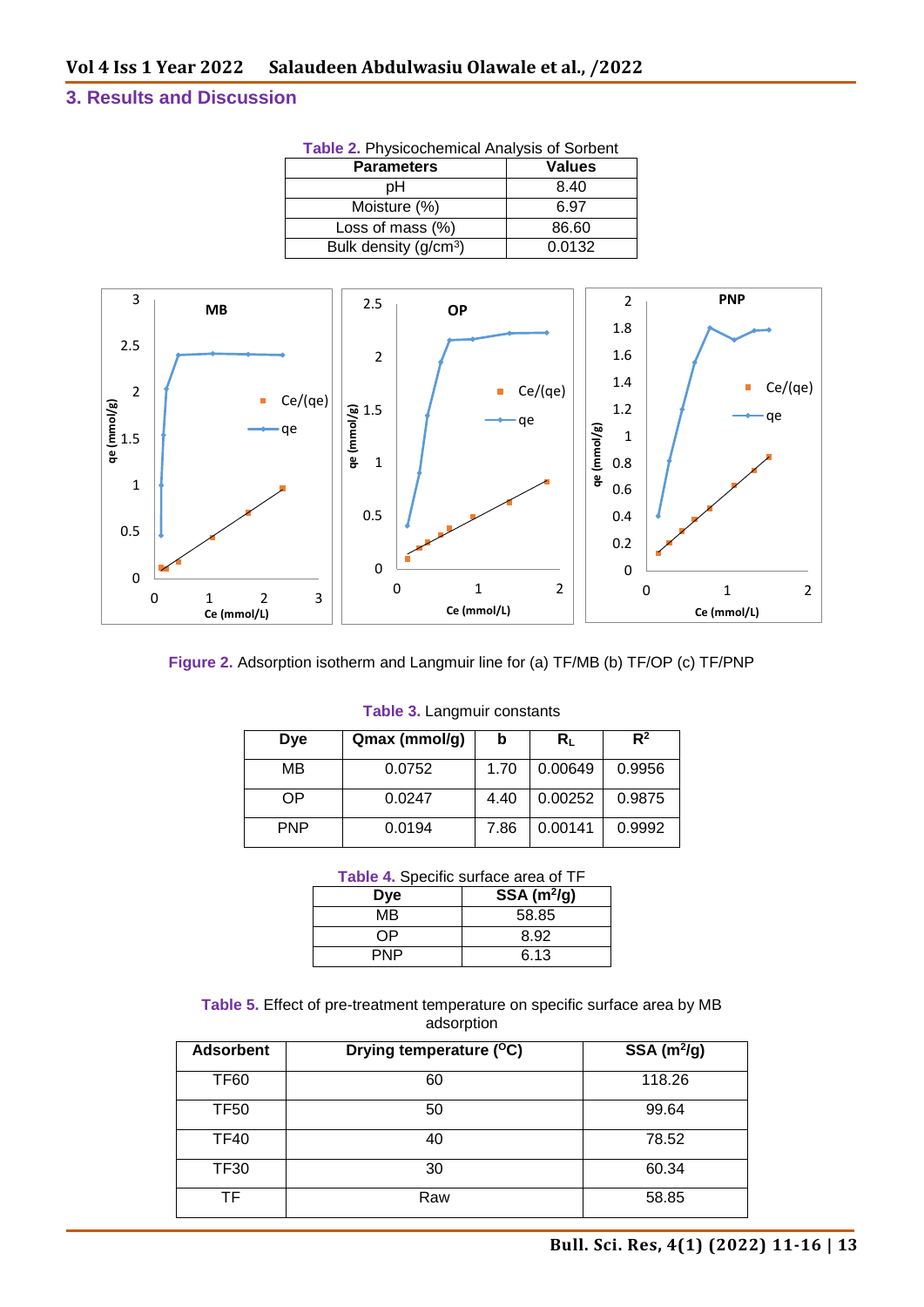#### **3.1 Physicochemical Analysis of Sorbent**

Table 2, showed the physicochemical properties of the adsorbent. The pH of the raw adsorbent was found to be 8.40 indicating a slightly basic value. Moisture is the presence of a liquid, especially water, often in trace amounts [19]. The moisture content was found to be 6.97%. It has been observed that high moisture content generally decreases the adsorption capacity for organic dyes [20, 21]. Bulk density is the amount of a powdered sample by weight that is present in a defined volume. The sample used in this work has a bulk density of 0.0132  $q/cm<sup>3</sup>$ 

#### **3.2 Adsorption Isotherms**

From the correlation coefficient  $(R^2)$  as shown in Table 3, it is evident that Langmuir model fits the adsorption data giving credence to the formation of monolayer surface of MB on the adsorbent surface [22].

Obtained adsorption data were analyzed according to Langmuir type 1 (Hanes-Woolf linearization) [23].

linearization) [23].

 $\mathsf{c}_{\mathsf{e}}$  $\frac{\mathsf{C}_\mathrm{e}}{\mathsf{q}_\mathrm{e}} = \frac{\mathsf{C}_\mathrm{e}}{\mathsf{Q}_\mathrm{m}z}$  $\frac{C_e}{Q_{\text{max}}} + \frac{1}{Q_{\text{max}}}$ Qmaxb …………………………2

Where:

Ce = equilibrium concentration of adsorbate in solution (mg/L)

qe = uptake at equilibrium (mg/L)

b = Langmuir adsorption constant indicating bonding energy (L/mg)

 $Qmax = qm = monolayer capacity (mg/g)$ 

The assumptions of the Langmuir model are: (i) the sorbent surface has a fixed number of energetically uniform sites (ii) the adsorbed species do not interact (iii) only a monolayer surface is formed after saturation (iv) adsorbed species do not transmigrate [23].

For adsorption of MB onto TF, the typical Langmuir type 1 adsorption isotherm as shown in Table 1 was employed. This Langmuir type 1 isotherm model is generally associated with monolayer coverage. From the plots, it is evident that the slopes of the plots do not lie too close to the y-axis. This is an indication that the MB-TF (sorbate-sorbent) affinity is moderate and likely due to Van der Waals force [24].

From the Langmuir isotherm plots shown in Figure 2, uptake of MB increases as the concentration increases up to the point of saturation. Provided there are sorption sites, MB uptake will increase as

concentration of MB increases. Beyond the saturation point, further increase in concentration will cause no further increase in MB uptake. This is as a result of limited number of sorption sites.

An important feature of Langmuir isotherm equation is a dimensionless constant known as separation factor or equilibrium parameter, RL. Its value indicates the adsorption nature to be either unfavourable if  $R_{L}>1$ , linear if  $R_{L}=1$ , favourable if 0< RL<1 and irreversible if RL=0. As can be seen in Table 3, R<sup>L</sup> values were all less than 1 indicating that the equilibrium sorption was favorable [25]

#### **3.3 Calculation of SSA**

Methylene blue is often used in the determination of SSA due to it very fast adsorption on solid sorbents. This technique is also simple with high reliability with most solids. The specific surface area (SSA) was calculated using the equation below

$$
SSA = q_m \times \omega \times N_A
$$
................. 3

Where:

 $q_m$  = monolayer capacity in mol/g

 $\omega$  = area occupied by adsorbate molecule in the filled monolayer on the adsorbent surface in  $m<sup>2</sup>$ .

 $N_A$  = Avogadro's number in mol<sup>-1</sup> (6.02 x 10<sup>23</sup>)  $mol<sup>-1</sup>$ 

From literatures, area occupied by MB molecule ( $\omega$ ) ranges between 60Å<sup>2</sup> (vertical monomer) and/or 120 Å<sup>2</sup> (flat dimer) [26-28] to 100 Å<sup>2</sup> [29], 130 Å<sup>2</sup> [30], 178  $\AA^2$  [31] and up to 200  $\AA^2$  [32].

Occupied area for MB, OP and PNP were taken as 130  $A^2$ , 60  $A^2$  and 52.5  $A^2$  respectively. Various factors that affect the adsorption of dyes unto sorbent surfaces account for the discrepancies in these values [10].

#### **3.4 Comparing the SSA of MB, OP and PNP**

The values of the SSA obtained for MB, OP and PNP are presented in Table 4. From the results obtained, it is obvious that the value obtained for MB is significantly higher than those obtained for OP and PNP. The specific surface area for OP and PNP are closer compared to the value obtained for MB.

#### **3.5 Effect of pre-treatment temperature on SSA**

From Table 5 it is evident that temperature of treatment can affect the SSA and hence uptake of MB. The sample treated at  $60^{\circ}$ C has the highest SSA that is almost twice the value obtained for sample treated at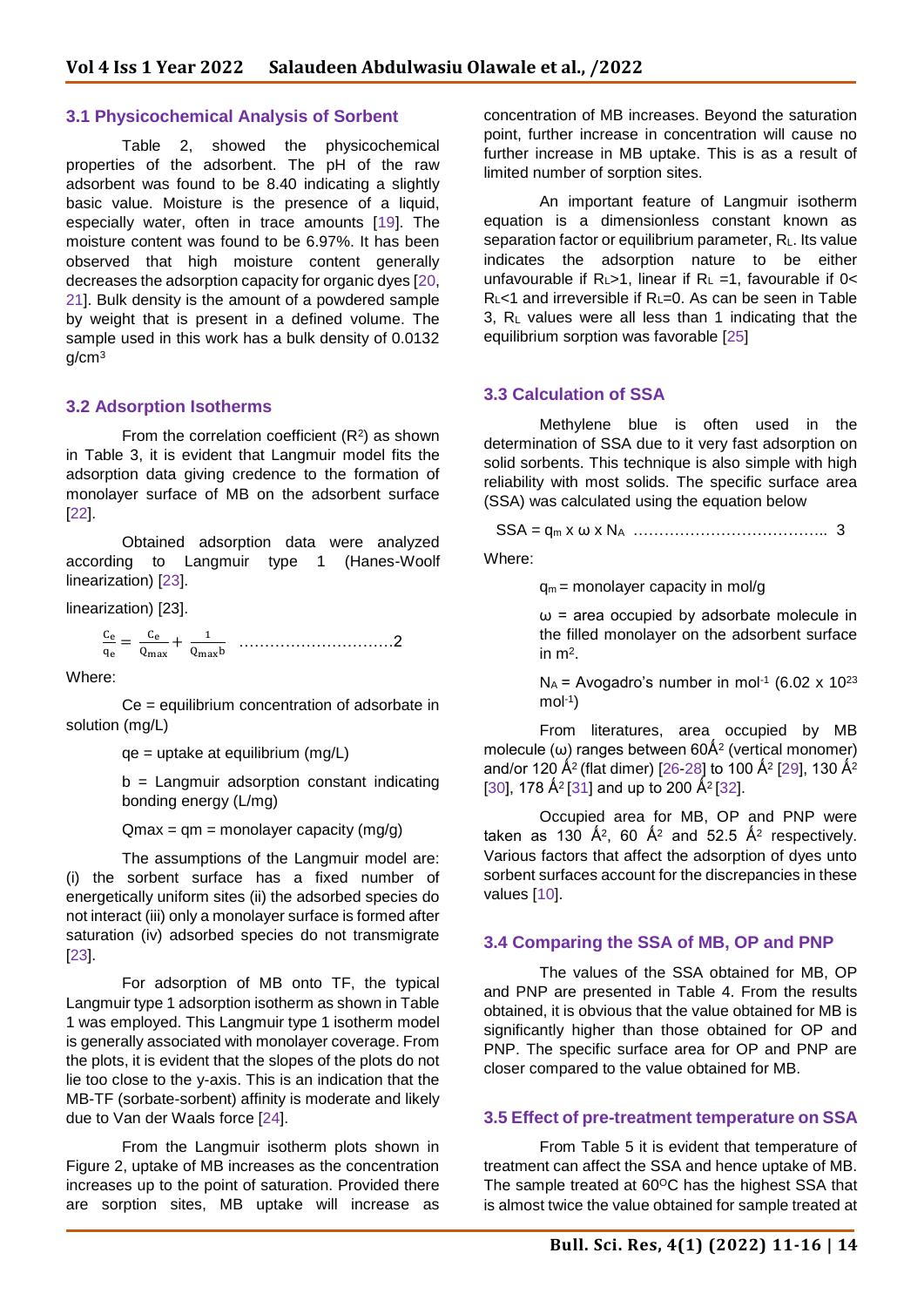30<sup>o</sup>C. the raw sample was found to have the lowest SSA. This may be due to a higher area in the sample treated at 60°C. Also, samples treated at higher temperature contain less adsorbed water at the surface when compared with those treated at lower temperature and raw sample.

Finally, the amount of accessible area of solid surface (sorbent) per unit mass of material (sorbate, MB) is in the following order: TF60 > TF50 > TF40 >  $TF30 > TF.$ 

#### **4. Conclusion**

From the results obtained, it is clear that the MB technique allows for the determination of specific surface area of TF. It can be concluded that this method is simple and requires simple laboratory apparatus and less time. The adsorption isotherms were found to follow the Langmuir equation. Finally, highest MB adsorption corresponding to highest specific surface area of 18.26  $m^2$ /g was achieved by TF sample pre-treated at  $60^{\circ}$ C.

#### **References**

- [1] S.J. Gregg, K.S.W. Sing, (1982) Adsorption, Surface Area and Porosity, Academic Press, London.
- [2] A.G. Assaf, R.H. Haas, C.B. Purves, Purves, A new interpretation of the cellulose- water adsorption isotherm and data concerning the effect of swelling and drying on the colloidal surface of cellulose, Journal of American Chemical Society, 66 (1) (1944) 66-73. [\[DOI\]](https://doi.org/10.1021/ja01229a020)
- [3] M.V. Merchant, A study of water swollen cellulose fibers which have been liquidexchanged and dried from hydrocarbons, TAPPI publications, 40 (9) (1957) 771-781.
- [4] M.F. Froix, R. Nelson, The interaction of water cellulose from nuclear magnetic resonance relaxation times, Macromolecules, 8 (6) (1975) 726-730. [\[DOI\]](https://doi.org/10.1021/ma60048a011)
- [5] A.W. Adamson, (1982) Physical Chemistry of Surfaces, Wiley-Interscience, New York.
- [6] G.H. Giles, Z.H. McEwan, S.N. Nakhwa, D. Smith, 786. Studies in adsorption. Part XI. A system of classification of solution adsorption isotherms, and its use in diagnosis of adsorption mechanisms and in measurement of specific surface areas of solids, Journal. Chemical. Society**,** (1960) 3973-3993. [\[DOI\]](https://doi.org/10.1039/JR9600003973)
- [7] C.H. Giles, S.N. Nakhwa, Studies in adsorption. XVI† The measurement of specific surface areas of finely divided solids by

solution adsorption, Journal of Applied Chemistry, 12 (6) (1962) 266-272. [\[DOI\]](https://doi.org/10.1002/jctb.5010120605)

- [8] C.H. Giles, A.P. D'Silva, I. A. Easton, A general treatment and classification of the solute adsorption isotherm part. II. Experimental interpretation, Journal of Colloid Interface Science, 47 (3) (1974) 766-777. [\[DOI\]](https://doi.org/10.1016/0021-9797(74)90253-7)
- [9] J.J. Kipling, (1965) CHAPTER 6 Adsorption of Gases from Solution, Adsorption from Solutions of Non-electrolytes, Academic Press, London. [\[DOI\]](https://doi.org/10.1016/B978-1-4832-3106-8.50009-0)
- [10] O. Inel, F. Tumsek, The Measurement of Surface Areas of Some Silicates by Solution Adsorption, Turkish Journal of Chemistry, 24 (1) (2000) 9-20.
- [11] C.H. Giles, A.P. De Silva, Molecular Sieve Effects of Powders Towords Dyes. Measurement of Porosity by Dye Adsorption, Transactions of the Faraday Society, 65 (1969) 1943-1951. [\[DOI\]](https://doi.org/10.1039/TF9696501943)
- [12] S.S. Barton, The adsorption of methylene blue by active carbon, Carbon 25 (3) (1987) 343- 350. [\[DOI\]](https://doi.org/10.1016/0008-6223(87)90005-4)
- [13] S. Dev, M. Singh, Metallic sulfide nanoparticles anchored graphene oxide: Synthesis, characterization and reduction of methylene blue to leuco methylene blue in aqueous mixtures, Journal of Physical Chemistry Solids,139 (2020) 109335. [\[DOI\]](https://doi.org/10.1016/j.jpcs.2020.109335)
- [14] M.H. Hussin, N.A. Pohan, Z.N. Garba, M.J. Kassim, A.A. Rahim, N. Brosse, M. Yemloul, M.R.N. Fazita, M.K.M. Haafiz, Physicochemical of microcrystalline cellulose from oil palm fronds as potential methylene blue adsorbents, International Journal of Biological Macromolecules, 92 (2016) 11–19. [\[DOI\]](https://doi.org/10.1016/j.ijbiomac.2016.06.094)
- [15] C. Kaewprasit, E. Hequet, N. Abidi, J.P. Gourlot, Application of Methylene Blue Adsorption to Cotton Fiber Specific Surface Area Measurement: Part I. Methodology, The Journal of Cotton Science, 2 (1998) 164-173.
- [16] S. Ardizzone, G. Gabrielli, P. Lazzari, Adsorption of methylene blue at solid/liquid and water/air interfaces, Colloids and Surfaces A: Physicochemical and Engineering Aspects, 76 (8) (1993) 149–157. [\[DOI\]](https://doi.org/10.1016/0927-7757(93)80073-N)
- [17] A.O. Salaudeen, C.O. Chibueze, Comparing the Different Methods Used in the Determination of Thermodynamic Parameters Using Adsorption of Pb (II) on to Chicken Feather as an Example, Journal of Materials Science Research and Reviews, 6 (2) 2020 1- 11.